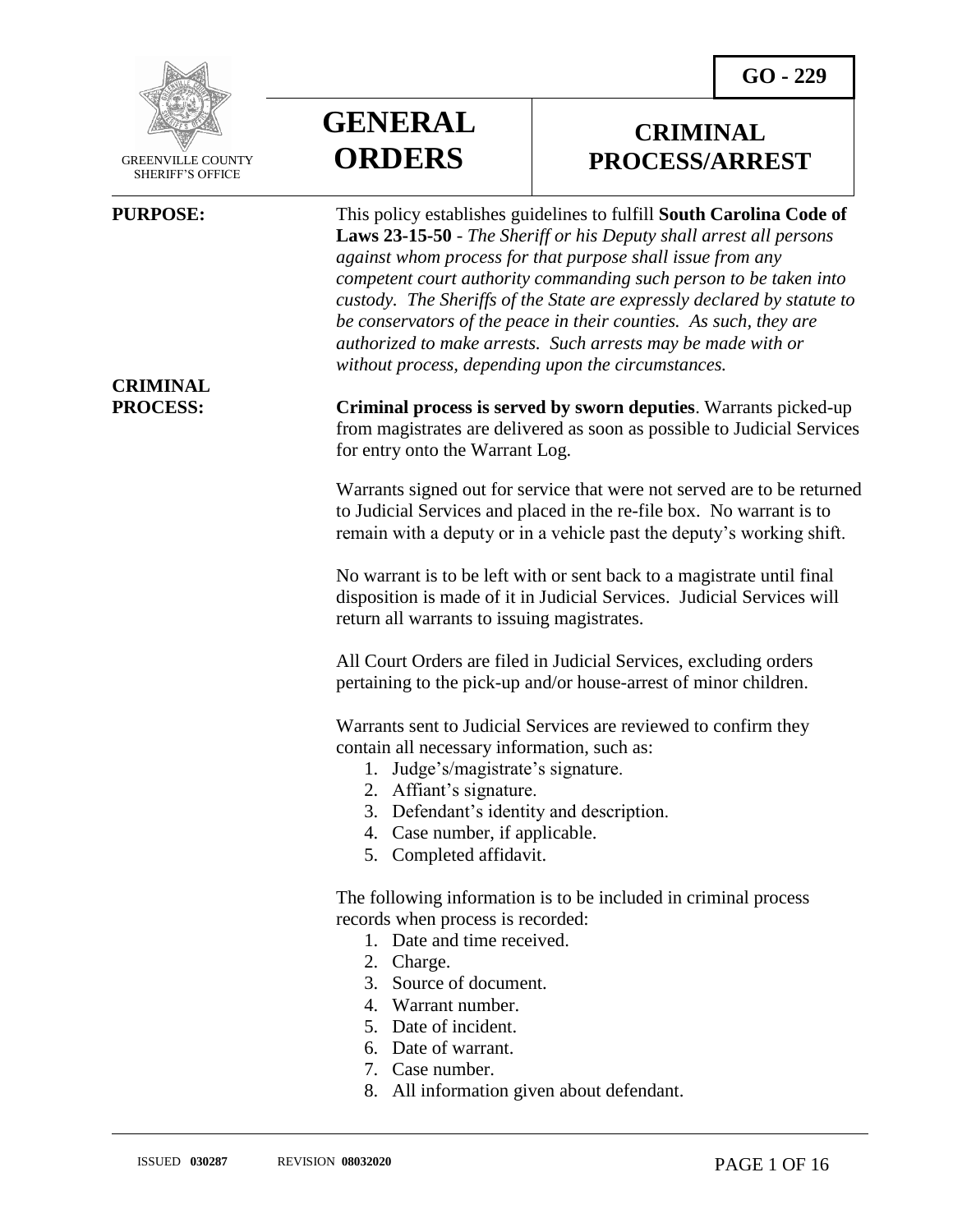- 9. Complainant's name.
- 10. Officer assigned for service.
- 11. Date assigned.

The following information is to be included in served criminal process records:

- 1. Date and time served.
- 2. Name of server.
- 3. Method of service.
- 4. Location of service.
- 5. Complete information on person served DOB, SSN, current address, eye color, hair color, height, and weight.
- 6. Status of process.

**PROOF OF SERVICE** - Required on all criminal process. Proof of service is to include:

- 1. Legible signature of serving deputy's full name.
- 2. Deputy's unit number and star number.
- 3. Date of service.

### **SERVICE OF IV-D FAMILY COURT BENCH WARRANTS** -

When any Family Court Bench Warrant with the letter IV-D stamped in red ink on the front is served, an *AFFIDAVIT OF SERVICE* must be completed and attached to the warrant. This Affidavit of Service is in addition to completing the Proof of Service on the face of the warrant.

**WARRANT SERVICE ATTEMPTS -** A record is maintained of all attempts to serve criminal process. Attempt records include:

- 1. Address where service was attempted.
- 2. Date and time of each attempt.
- 3. Name of deputy attempting service.
- 4. Status of the process.

**WARRANT INFORMATION** - Service attempts are electronically recorded. Deputies are required to make service updates on the computer database. Information to be included is: each service attempt, change of address, employment information, and any other information that will facilitate the service of the arrest warrant. Procedures are the same for warrants checked-out of the Warrant Office for attempt to serve.

When a field unit conducts a warrant check and the check indicates an active warrant on file in Judicial Services, the warrant is to be physically located and held in hand before the individual is arrested.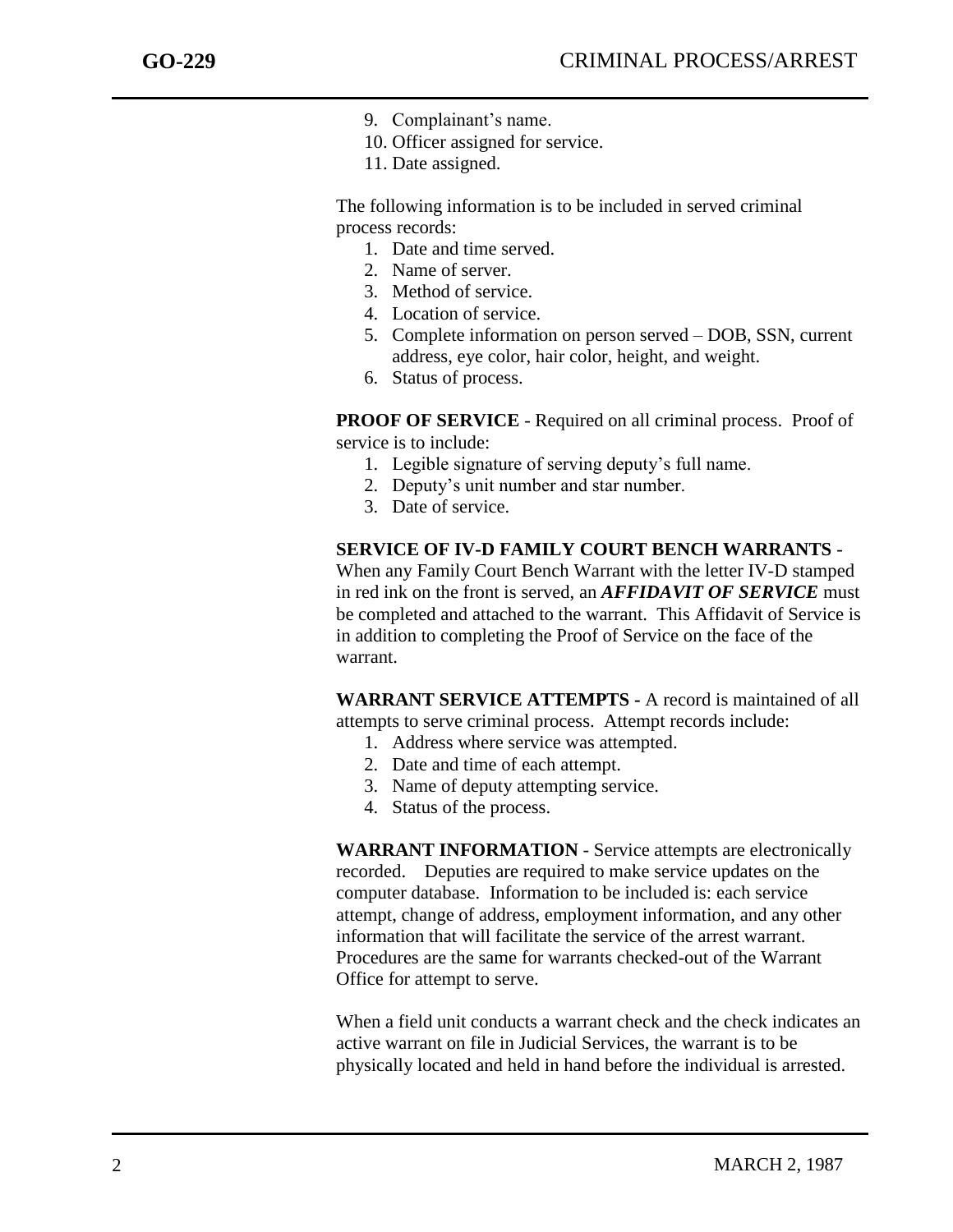*Only Judicial Services personnel and Front Desk deputies are authorized to search for or remove process from the Judicial Services-Warrant Section. Only Judicial Services personnel are authorized to re-file process.* The Warrant Records System is open for access twenty-four hours a day.

**WARRANT** 

## **CRIMINAL PROCESS**

**SERVICE: ARREST WARRANT SERVICE PRIORITIES** - It is Sheriff's

Office policy to adhere to the following priorities for serving outstanding arrest warrants:

- 1. Failure-to-appear warrants are to be served or attempted as soon as received.
- 2. Felony warrants take precedence over misdemeanor warrants.
- 3. Arrests of habitual offenders take precedence over arrests of first-time offenders, particularly when multiple warrants are on hand.
- 4. Arrest warrants having complete names, addresses, descriptions and locations take precedence over incomplete warrants.

**TYPES: ARREST WARRANT** - Criminal warrants include warrants issued by magistrates as result of sworn testimony given by affidavit of a law enforcement officer who states a violation of South Carolina law has occurred. Any deputy may serve a warrant anywhere in Greenville County. Anyone arrested pursuant to a criminal warrant is taken before a magistrate as soon as possible for arraignment (to be informed of the charge made against them and told of the type and amount of bond required for their release). After arraignment, the defendant undergoes the booking process during which records are started/updated, fingerprints taken, and a photograph is made. Following booking, the defendant is then released under bond or incarcerated. If a warrant is marked **"Code 8,"** the deputy that signed the warrant is to be notified. If possible, criminal warrants are to be entered into NCIC within 72-hours.

> All information about the defendant required on the warrant is to be complete, including first, middle, and last name (no initials, unless part of official name), current address and phone number, along with hair and eye color.

The deputy's signature on the return is to be legible and accompanied by their Unit Number and Star Number. The case report number is to be written on the front of the warrant. Every attempted service is to be logged into the computerized Warrant Records System. Every directory check and utility check for address information is to be duly noted. After all means to serve a warrant have been exhausted, the warrant is to be placed either in the desk file or returned to the issuing magistrate until more information is available.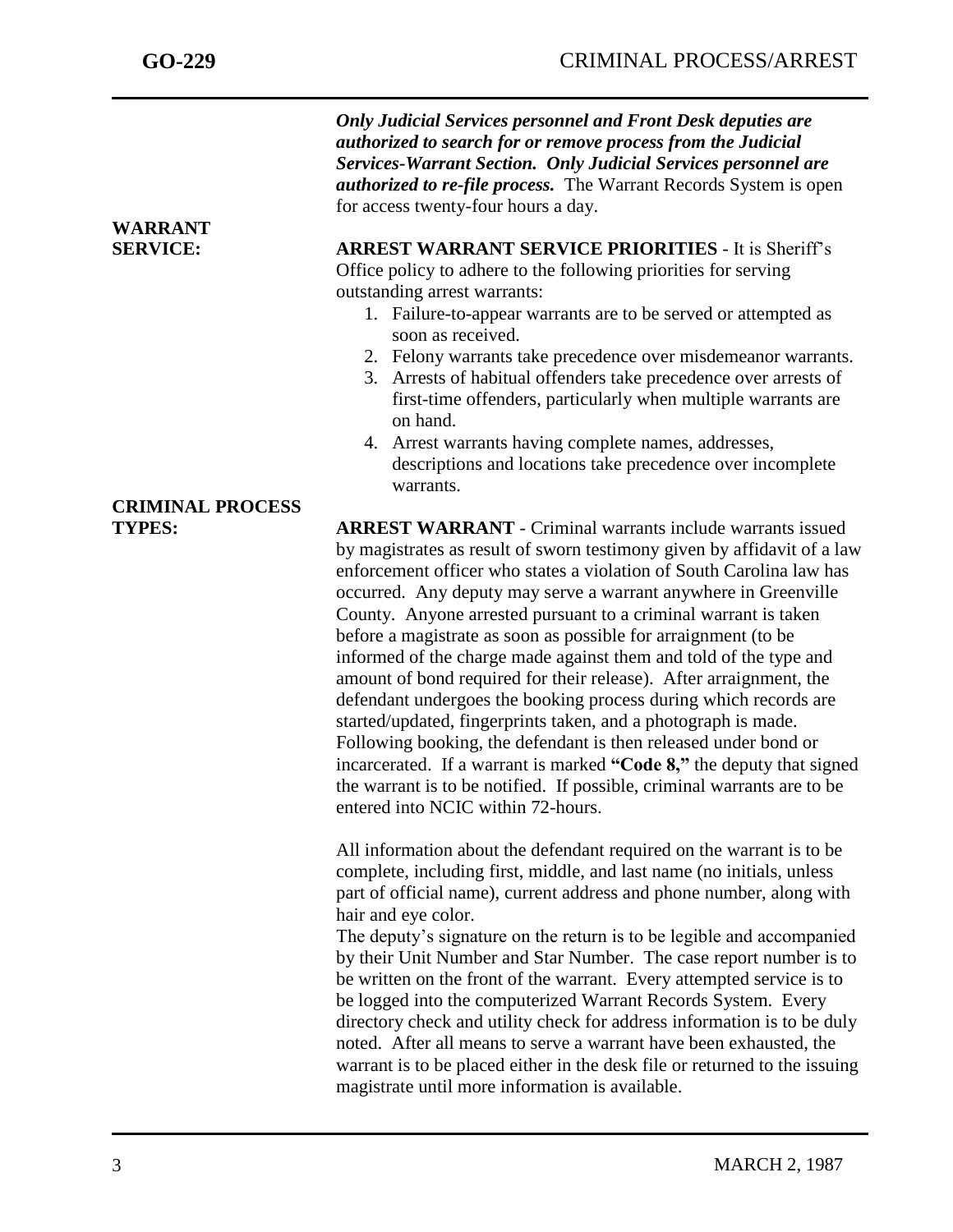**BENCH WARRANTS** - Bench warrants are issued by direct order of a judge who may be presiding in:

- 1. General Sessions Court.
- 2. Common Pleas Court.
- 3. Family Court.
- 4. Magistrate's Court.
- 5. Drug Court.
- 6. Probate Court.

Bench warrants are generally issued because a defendant failed to appear in court or failed to comply with a judge's order or sentence. When a defendant is arrested pursuant to a bench warrant, they are incarcerated unless the warrant orders the defendant to be taken before the issuing court. No bond is allowed, and the defendant is held in custody until taken to issuing court. A copy of the warrant is given to the Detention Center in lieu of a commitment order.

**MILITARY WRIT** - A military court issues military writs. A military writ is the equivalent of a bench warrant and issued following a service person's failure to appear for a military court hearing as ordered. A writ authorizes apprehension and detention of the defendant until military authorities can retrieve the defendant. A person arrested pursuant to a military writ is processed through booking procedures, but is not arraigned before a magistrate. The subject is placed in Detention Center to await pick-up by military authorities.

**AWOL NOTICE** - An AWOL Notice informs law enforcement agencies about a service person's desertion from military duty and requests the subject's apprehension. To detain the subject, the notice must be supported by confirmation via NCIC or teletype. When AWOL status is confirmed, the subject is arrested and placed in the Detention Center to await pick-up by military police.

**FEDERAL FUGITIVE** - Persons wanted by federal agencies are entered on NCIC. Federal fugitives are processed in the same manner as Military Writs or AWOL Notices and placed in Detention on a teletype.

**FUGITIVE WARRANT** - Any court of this State authorized to issue warrants can issue fugitive warrants. A fugitive warrant is issued for the arrest of any person found in this state who is accused by another state of committing a capital offense or an offense requiring imprisonment for one year or more. The warrant is issued after probable cause is established before a magistrate or other competent authority.

j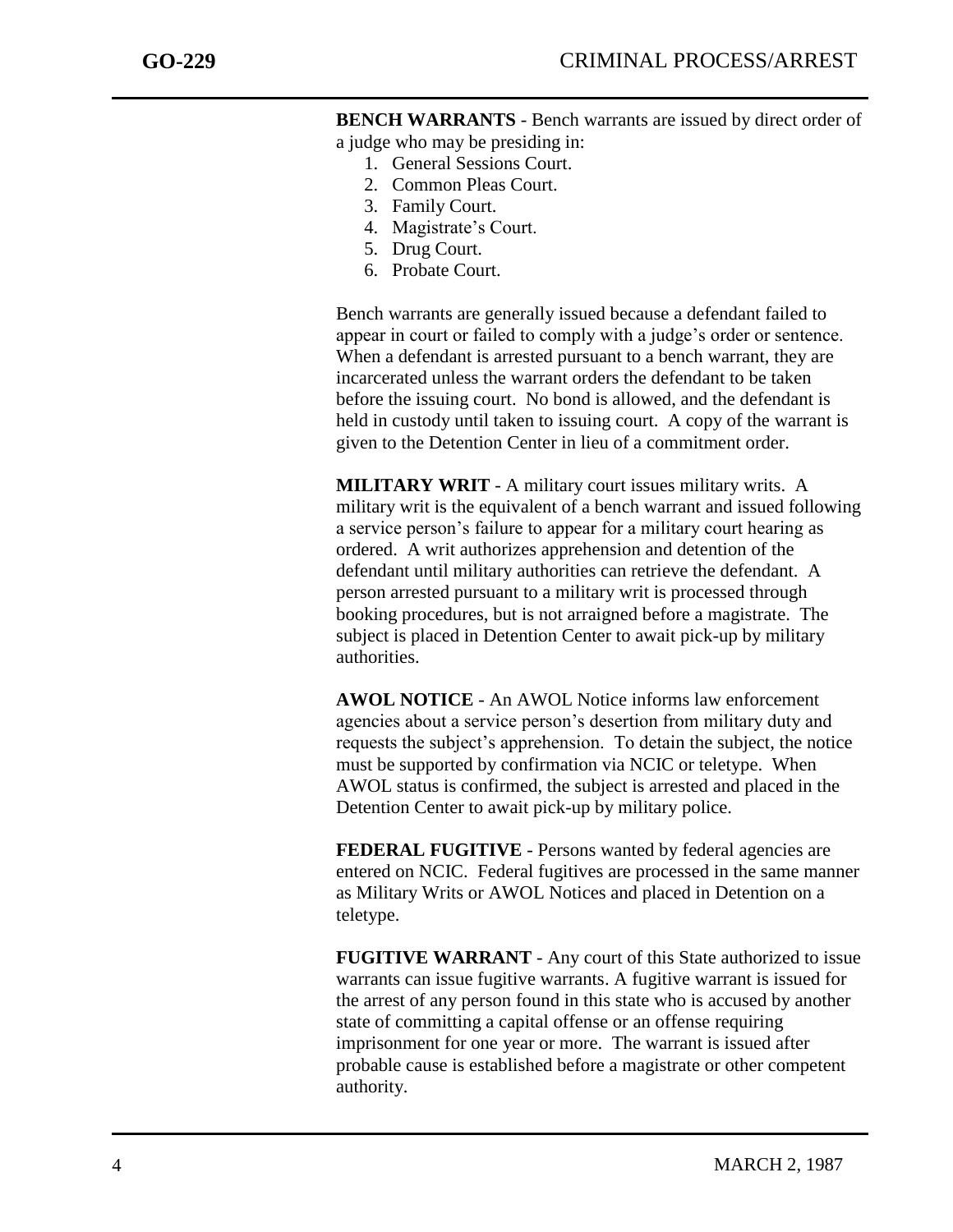Probable cause usually consists of a certified copy of the requesting state's warrant, an NCIC hit confirmation, or a teletype message from the requesting state describing existing charges made against the fugitive. A deputy in this state has no authority to serve a warrant issued by a magistrate of another state. Although a deputy may arrest a fugitive without a warrant based on existing probable cause, the recommended procedure is for the deputy to obtain a fugitive warrant from a magistrate in this state prior to making an arrest. Before making the arrest, the deputy must be certain the party they are arresting is the one who stands charged with the crime in the requesting state.

**CIVIL WARRANTS-** Arrest warrants that are issued by the Court of Commons Pleas. **Caution should be taken prior to serving these warrants due to special conditions that may apply and will be listed in the warrant**. The conditions may include instructions and/or conditions on the scope that the service can be made. If no special conditions are noted, the warrant will be processed as a normal bench warrant. Civil warrants will be identified in the warrant file by a "Letter of Attention" attached to the face of the warrant. Typically, if this warrant is placed on NCIC, there will be no extradition of the subject outside the state of South Carolina.

## **ARREST WITHOUT WARRANT FOR OFFENSES COMMITTED IN VIEW** - **South Carolina Code of Laws 17-13- 30**. The Sheriff and deputy sheriffs of this State may arrest without

warrant any and all persons who, within their view, violate any of the criminal laws of this State if such arrest be made at the time of such violation of law or immediately thereafter.

# **ARREST**

**SPECIFICS: SERVICE OF CRIMINAL PROCESS ON SUNDAY** - **South Carolina Code of Laws 17-13-90.** Criminal process may be served on Sunday.

> **SERVICE OF CIVIL PROCESS ON SUNDAY** - **South Carolina Code of Laws 15-9-17.** Civil process, including civil warrants such as Family Court bench warrants, can be served on Sunday unless the individual to be served/arrested is going to or from or attending a regularly scheduled or specially scheduled church or other religious service on Sunday.

**RIGHT TO BE INFORMED OF REASON FOR ARREST** - **South Carolina Code of Laws 17-13-50.** Every person arrested by virtue of process or under any other circumstances by an officer in this State has a right to know from the officer who arrests or detains him, the true reason the arrest was made.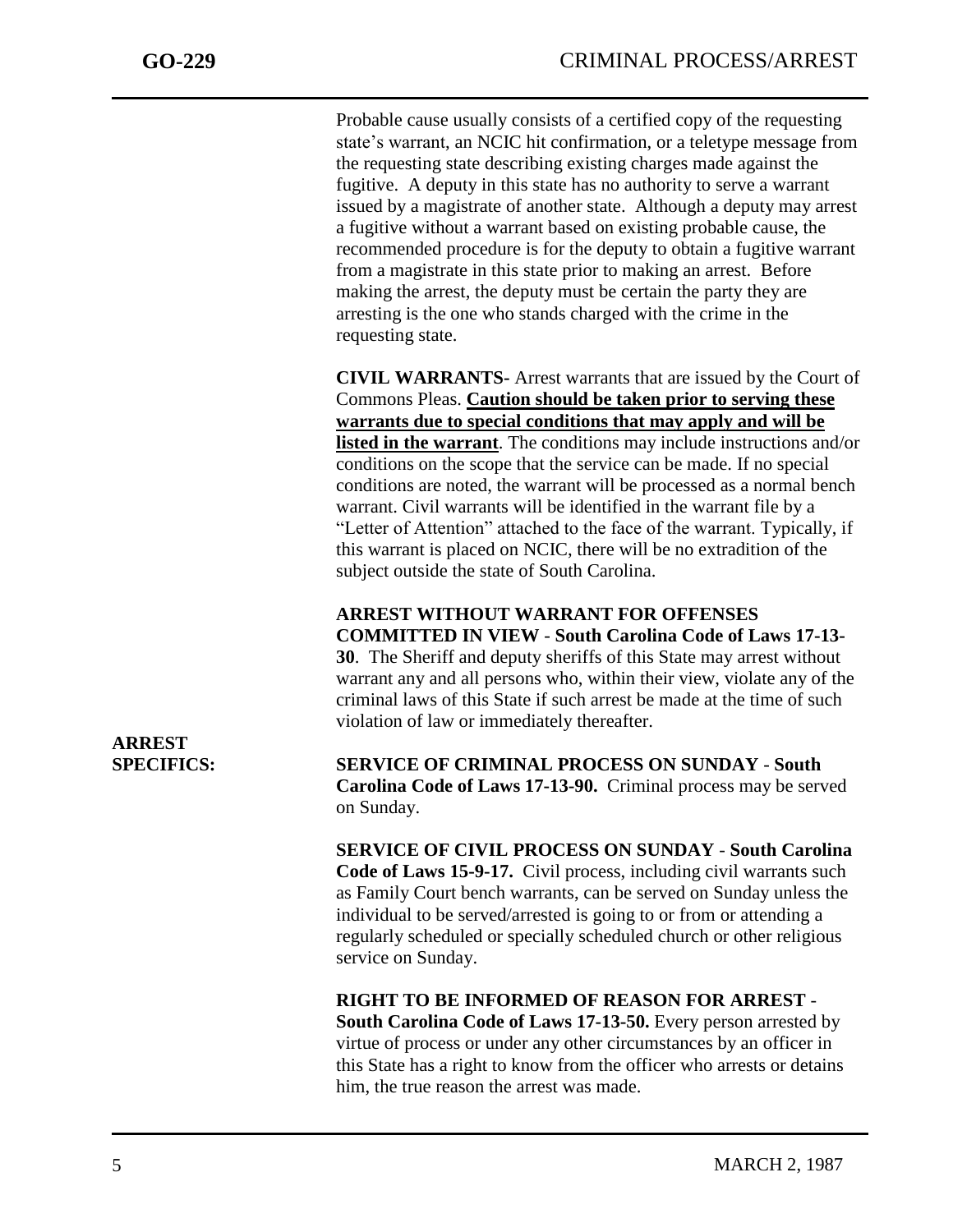An officer who (a) refuses to answer a question regarding the reason for such arrest; (b) answers such questions untruthfully; (c) gives to the person arrested a false reason for such arrest; or (d) neglects to show to the person arrested or to any person acting in his behalf the law which calls for such arrest, shall be punished for a felony.

## **POSSE COMITATUS** - **South Carolina Code of Laws 23-15-70.**

Any Sheriff or Deputy Sheriff may call out bystanders or a posse comitatus of his county to assist him whenever he is resisted or has reasonable ground to suspect and believe such assistance will be necessary in the service/execution of process in any criminal case. He may also call out such posse comitatus to assist in enforcing the laws and in arresting violators or suspected violators thereof. Any person failing to respond and render assistance when summoned by a deputy sheriff to do so shall be guilty of a misdemeanor.

## **EXEMPTION FROM CIVIL ACT**

# **RESPONSE TO**

**OR PROSECUTION: CIVIL ACTION OR CRIMINAL PROSECUTION AGAINST MILITARY PERSONNEL** - **South Carolina Code of Laws** 

**25-1-2170.** No action or proceeding shall be prosecuted or maintained against a member of a military court or officer or person acting under its authority or reviewing its proceedings on account of the approval of imposition or execution of any sentence, warrant, writ or mandate of any military court, nor shall any officer or enlisted man be liable to a civil action or criminal prosecution for any act done while in the discharge of his military duty when such act is in the line of duty.

**RESISTANCE:** The duty and authority of a deputy to make an arrest carries with it the right to employ *a reasonable response to resistance* in order to take an offender into custody. *An excessive or unnecessary response to resistance is unjustified* and may subject a deputy to criminal and/or civil liability.

> **RESISTING ARREST** - The law authorizes a deputy to respond to resistance, when necessary, to make an arrest. It is a deputy's duty to overcome resistance and bring the arrestee under physical restraint. A deputy's response to resistance/aggression is not limited to selfprotection, but extends to a response reasonably necessary to perform their duty to arrest. If a person resists arrest by words or threats and is visibly prepared to resist, a deputy may reasonably respond to a degree necessary to make the arrest. See General Order 205 Response to Resistance/Aggression.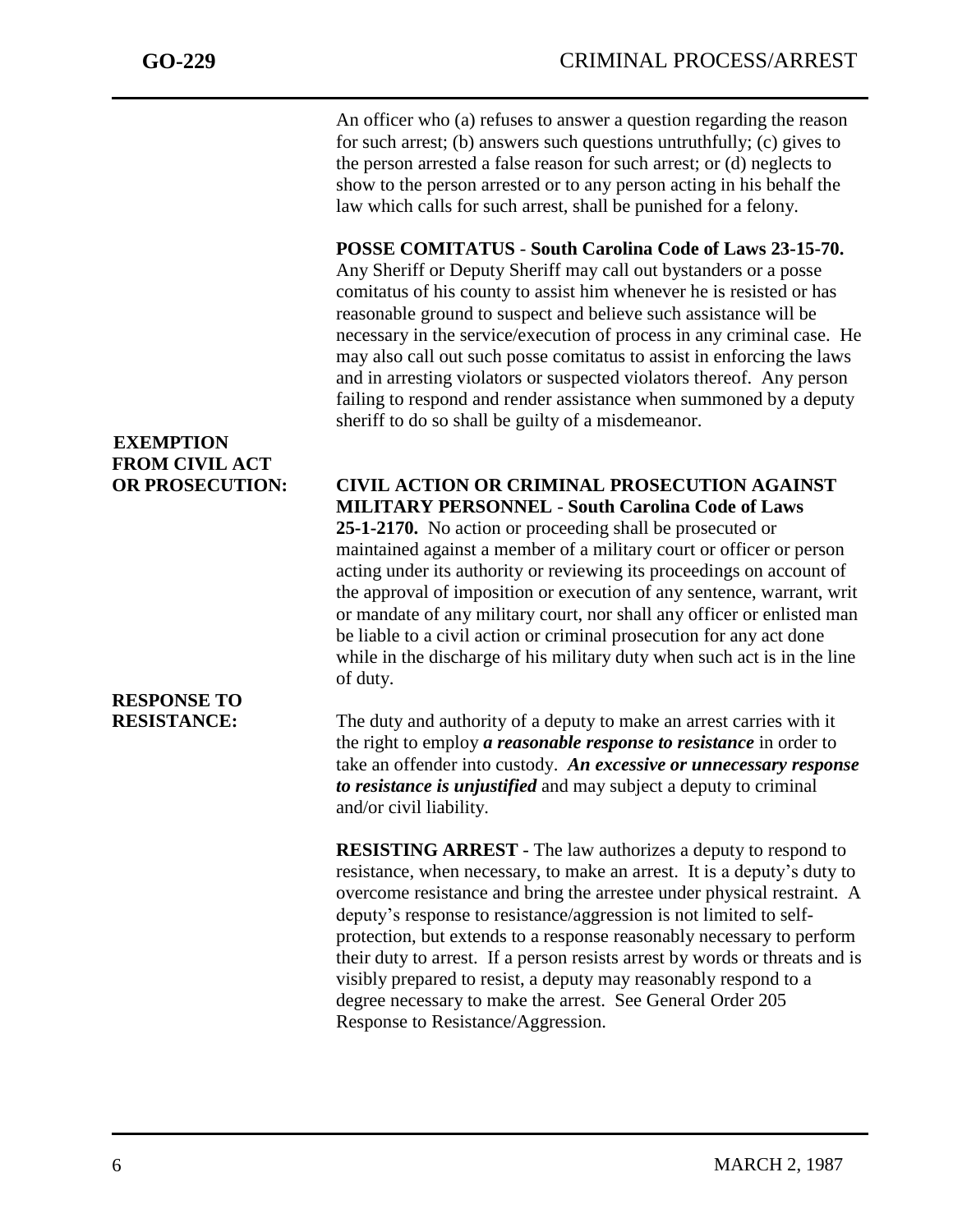**PREVENTING ESCAPE -** After an arrest is made, a deputy may reasonably respond to resistance/aggression to prevent escape. However, the deputy may not respond to a deadly degree unless a deadly force response is justified under current Sheriff's Office policy. See General Order 205 Response Continuum.

**EXCESSIVE RESPONSE -** A deputy may respond to resistance/aggression in a degree reasonably necessary for the purpose of arresting a person. If he excessively responds, he becomes the assailant and can be resisted in the same manner as one would resist any other assailant. A deadly response to resistance/aggression to make a misdemeanor arrest or to prevent escape after misdemeanor arrest is never justified because deputies have no right to employ deadly force merely to make a misdemeanor arrest. If a deputy excessively responds in arresting a person and the excessive response puts the arrestee in great and reasonable fear of death or great bodily harm, the arrestee is justified in resisting even to the point of taking the deputy's life.

## **FORCIBLE ENTRY**: **Authority - A deputy has the right to enter private premises in the performance of their duty to:**

- 1. Make arrests.
- 2. Serve process.
- 3. Protect life and property.

He may enter a business establishment or other place where the public is invited. He may enter any building in an emergency, such as fire, reported shooting, person in danger, or where a person is suspected to be ill. He may always knock on a door and ask questions.

**South Carolina Code of Laws 23-15-60.** It shall be lawful for the Sheriff or his deputy to break and enter any house, after request and refusal, to arrest the person or to seize the goods of anyone in such house, provided such Sheriff or his deputy have process requiring him to arrest such person or seize such goods.

**PROCEDURE -** A deputy seeking to make a lawful arrest or seizure of goods may forcibly enter a building after he has announced their authority and intent, has demanded entry, and the demand is refused. The deputy's authority to break and enter depends entirely upon their authority to arrest or seize goods. If they have legal authority to arrest or seize goods, they may respond reasonably to make an arrest or to seize property. A deputy has the same authority to break and enter a motor vehicle to make an arrest or to seize property, as they have to break and enter a building or dwelling.

*IMPORTANT - Any unnecessary damage to property is unjustified.*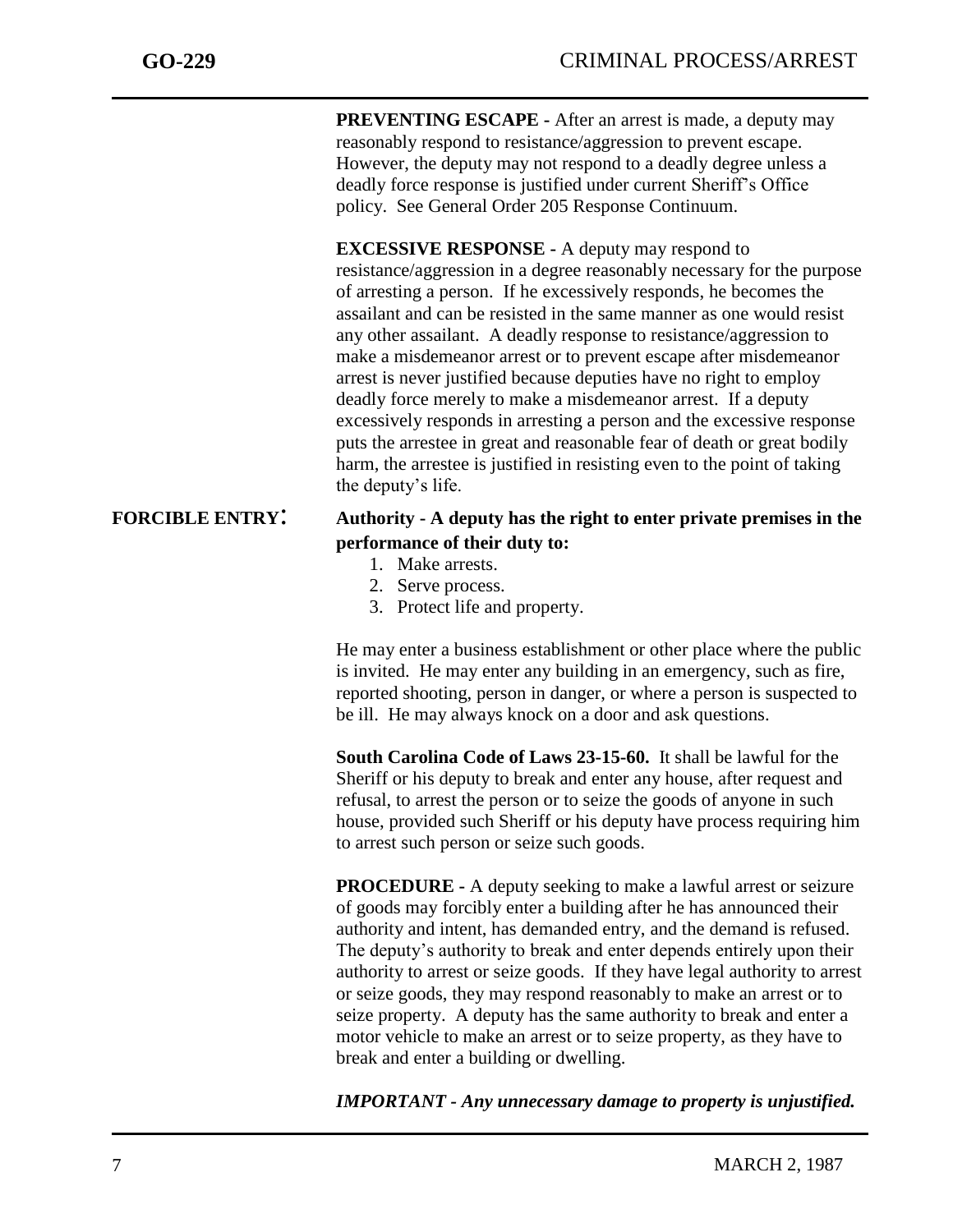| <b>WARRANTLESS</b> |                                                                                                                                                                                                                                                                                                                                                                                                                                                                                           |
|--------------------|-------------------------------------------------------------------------------------------------------------------------------------------------------------------------------------------------------------------------------------------------------------------------------------------------------------------------------------------------------------------------------------------------------------------------------------------------------------------------------------------|
| <b>ARRESTS:</b>    | Sheriff's deputies may arrest a person without a warrant when they<br>have reason to believe a crime has been or is being committed by the<br>person to be arrested. A person arrested with or without a warrant has<br>the right to know the reason for their arrest or detention.                                                                                                                                                                                                       |
|                    | Crime Committed in Presence - A deputy may arrest a person<br>without a warrant for any crime committed in their presence. A crime<br>is committed in the presence of a deputy when the deputy obtains<br>facts through their senses (sight, touch, hearing, smell, and taste),<br>which cause them to believe a crime is being committed.                                                                                                                                                |
|                    | Felony Arrests/Probable Cause - A deputy may arrest a person in<br>his presence without a warrant for a felony, whether the crime is<br>committed in his presence or not. All crimes classified as felonies are<br>listed in Section 16-1-10 of the South Carolina Code of Laws.<br>Arrest without a warrant for a felony not committed in the officer's<br>presence is valid, if it is based on probable cause. Probable cause is<br>more than suspicion but less than actual knowledge. |
|                    | Misdemeanor Arrests - A deputy may arrest a person without a<br>warrant for a misdemeanor when it is committed in their presence. A<br>deputy may not arrest a person without a warrant for a misdemeanor<br>offense not committed in their presence, except for limited exceptions<br>as provided by law, such as the Domestic Violence Act.                                                                                                                                             |
|                    | If two or more deputies individually observe a person commit part of<br>a misdemeanor and keep each other informed by radio<br>communication, then each deputy possesses knowledge of the whole<br>event and either one may make an arrest of the misdemeanant.                                                                                                                                                                                                                           |
|                    | If a misdemeanor arrest warrant is in the personal possession of a<br>deputy, any other deputy receiving verbal confirmation of such<br>possession may make the warrantless arrest of the misdemeanant<br>named in the warrant.                                                                                                                                                                                                                                                           |
|                    | <b>ENTERING A RESIDENCE WITHOUT AN ARREST</b><br><b>WARRANT</b> - A deputy can break into a house without an arrest                                                                                                                                                                                                                                                                                                                                                                       |
|                    | warrant to arrest:<br>1. A person who has committed a felony; and exigent<br>circumstances exist. This does not apply to routine felony<br>warrants.                                                                                                                                                                                                                                                                                                                                      |
|                    | 2. A person who has committed a misdemeanor in the presence<br>of the deputy. The deputy should not break into a house while<br>trying to arrest a misdemeanant unless he is in pursuit of the                                                                                                                                                                                                                                                                                            |

offender immediately after the crime is committed.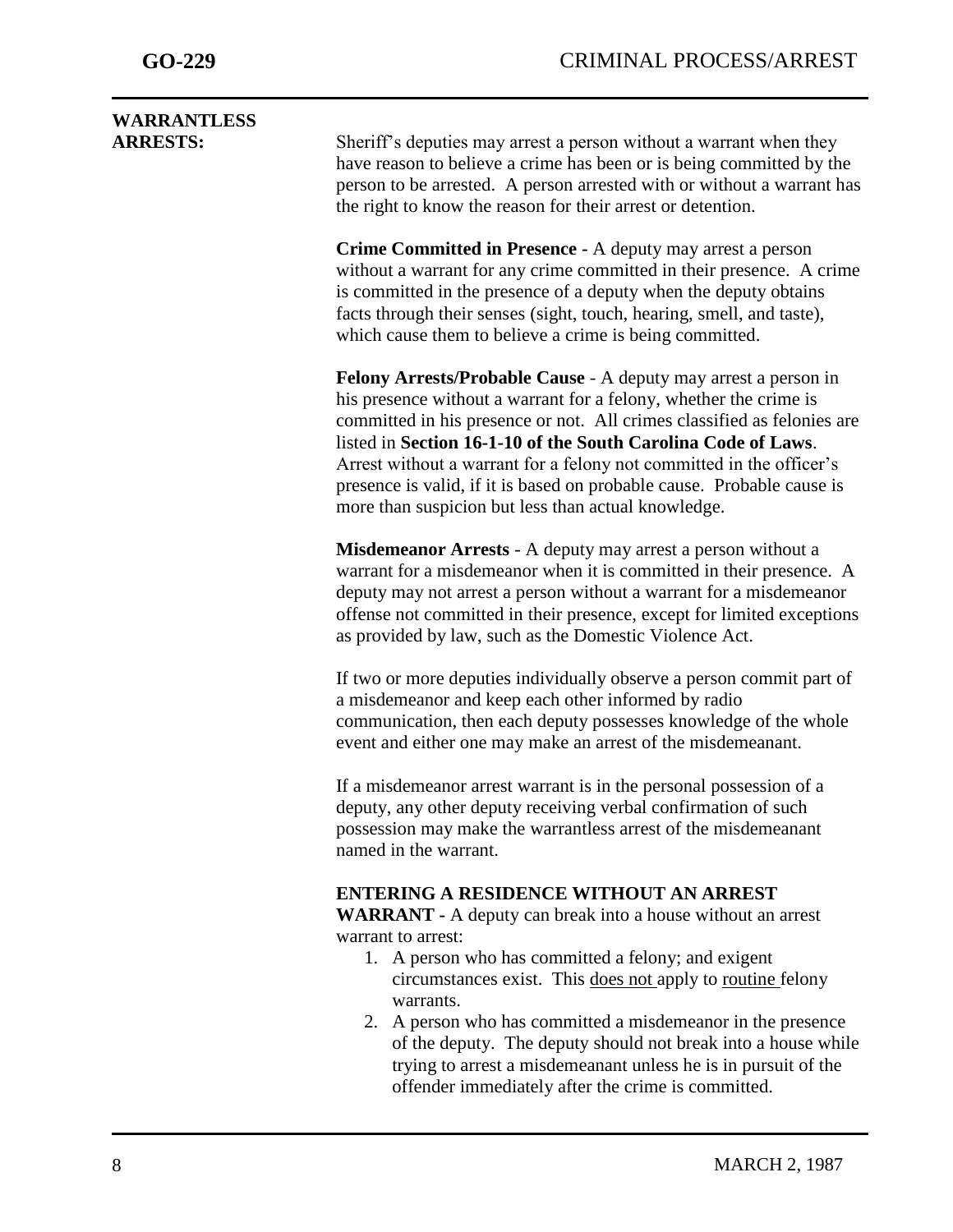**SEARCH INCIDENT TO ARREST** - For a search to be incident to arrest, the search of the arrestee and their surroundings must be at the time of arrest. Following a lawful arrest, a deputy can search the person arrested and the area within the arrestee's immediate control without a search warrant. The immediate control of an arrestee is that area from which they could easily reach to get a weapon, and/or to destroy or hide evidence. Nothing outside the reach of the arrested person is subject to search.

### **The deputy is allowed to search:**

- 1. For weapons.
- 2. For items the arrestee might use as a means for escape.
- 3. To prevent the arrestee from destroying evidence.

**PLAIN VIEW** – If while making a legal arrest a deputy sees in plain view the following, these items may be seized even if they are not within the arrestee's reach:

- 1. Contraband.
- 2. Fruits of the crime.
- 3. Instruments used to commit the crime.
- 4. Evidence of the crime.
- 5. Weapons or any other object related to the crime.

Any seized items found in plain view indicating evidence of another offense may be used as evidence to support other charges on new offenses.

## **FINGERPRINTING/**

**PHOTOGRAPHS:** All detainees who are arrested, with or without an arrest warrant, will be fingerprinted and photographed by the Greenville County Department of Public Safety.

**JURISDICTIONS:** All criminal process to be served by a foreign jurisdiction is to be recorded by Judicial Services. Under compelling need, the on-duty supervisor may waive this requirement.

> If it is believed the person named in a warrant has left the State and the offense is a felony or serious misdemeanor for which extradition is authorized, the warrant is to be entered into **NCIC** within 72-hours. If extradition is authorized, a **NCIC Wanted Persons Entry Worksheet** is to completed and forwarded to **Teletype**. After entering the information, Teletype will forward the worksheet and a copy of NCIC entry to the Warrants Section of Judicial Services for filing. When the defendant is arrested, a **NCIC Wanted Person Cancellation Worksheet** is to be immediately sent to Teletype. The cancellation worksheet is filed with the entry worksheet.

**ARRESTS BY FOREIGN**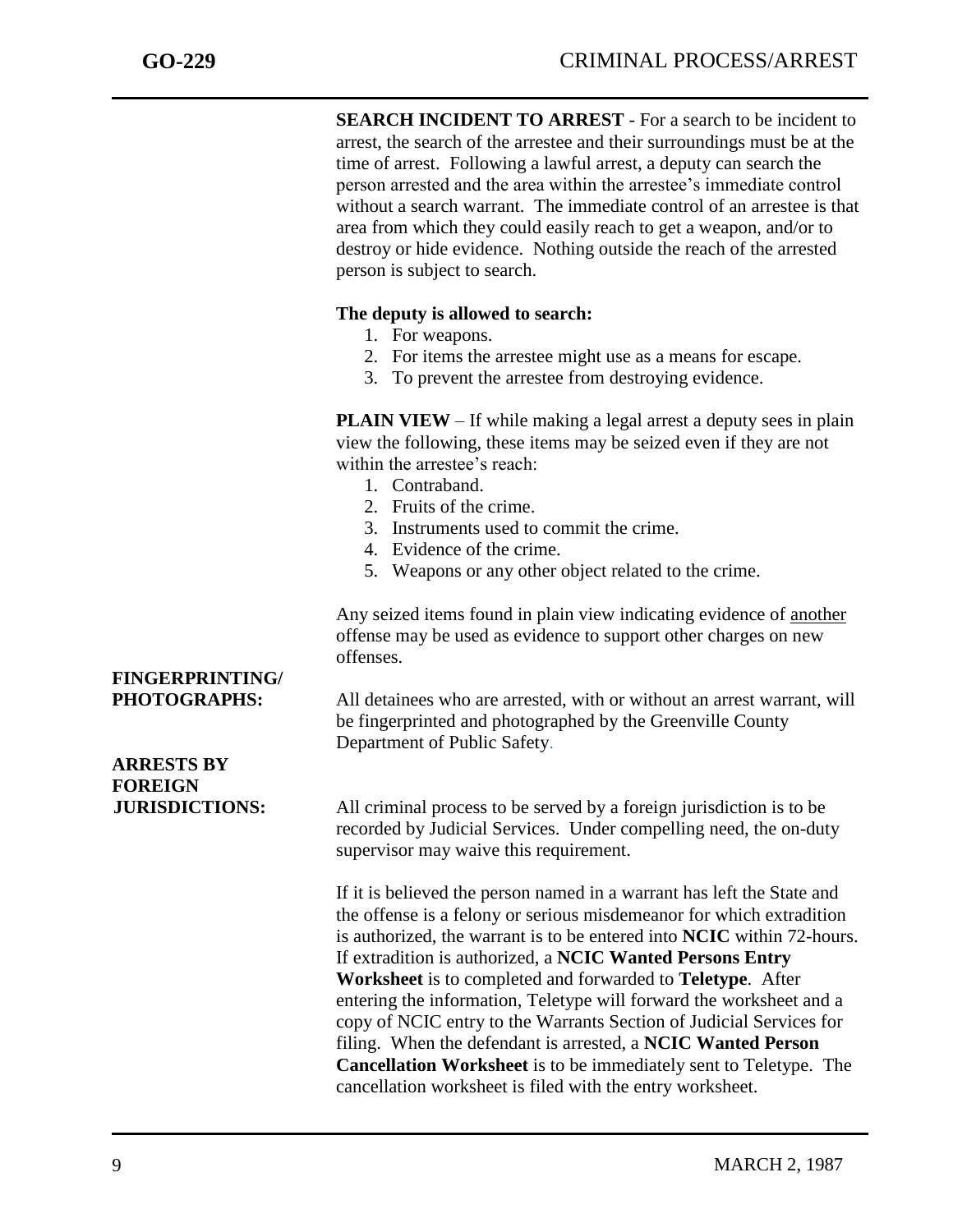|                          | Copies of warrants should not be sent to agencies outside of South<br>Carolina. However, if it is necessary to send a copy of a warrant out<br>of state, the copy is to be stamped "COPY DO NOT SERVE.                                                                                                                                                                                                                                                                                                                                                                                    |
|--------------------------|-------------------------------------------------------------------------------------------------------------------------------------------------------------------------------------------------------------------------------------------------------------------------------------------------------------------------------------------------------------------------------------------------------------------------------------------------------------------------------------------------------------------------------------------------------------------------------------------|
| <b>EXTRADITIONS:</b>     | A deputy in Judicial Services is designated as the extradition<br>deputy for the Sheriff's Office. The extradition deputy is given all<br>arrest warrants for persons living in or incarcerated in another state.<br>The extradition deputy is responsible for sending certified copies of<br>warrants to the respective law enforcement agency in whose<br>jurisdiction a wanted person is located. Additionally, the extradition<br>deputy is responsible for arranging return of a wanted person<br>following arrest.                                                                  |
| <b>ARRESTS FOR OTHER</b> | <b>EXTRADITION RECORDS</b> - All incoming correspondence,<br>Teletypes, or phone calls are directed to the extradition deputy who<br>maintains records of all active extradition proceedings. The<br>extradition deputy is to be informed of any correspondence made to<br>any agency of another state by any deputy in connection with a<br>fugitive wanted by the Sheriff's Office.                                                                                                                                                                                                     |
| <b>JURISDICTIONS:</b>    | Bench warrants issued by Circuit Court and Family Court judges are<br>the only warrants that do not have to be countersigned.                                                                                                                                                                                                                                                                                                                                                                                                                                                             |
|                          | If a person is arrested on another county's bench warrant of any kind,<br>that person is to be held without bond until they can be retrieved by<br>the other county's law enforcement agency. That agency is to be<br>notified as soon as possible of the arrest.                                                                                                                                                                                                                                                                                                                         |
|                          | If a person is arrested on another county's warrant which allows for<br>posting of bond, the arrestee is to be allowed to post bond in<br>Greenville County. If bond cannot be posted, then the other county is<br>to be notified of the arrest and the need to take the person into custody<br>as soon as possible.                                                                                                                                                                                                                                                                      |
|                          | If circumstances exist requiring arrest of a person for another county<br>without having the county's original warrant in hand, the arrest may<br>be made on receipt of a Teletype setting forth pertinent information<br>about the person wanted and the existence of the arrest warrant.<br>The requesting agency must agree to pick up the arrestee immediately<br>following the arrest. If the arrestee cannot be picked up before the<br>time period on the temporary commitment expires, they are to be to<br>be released. Without the original warrant, arraignment is impossible. |
|                          | <b>Other States – If the arrestee is located in Greenville County,</b><br>deputies are to follow the procedures previously outlined for service<br>of a fugitive warrant.                                                                                                                                                                                                                                                                                                                                                                                                                 |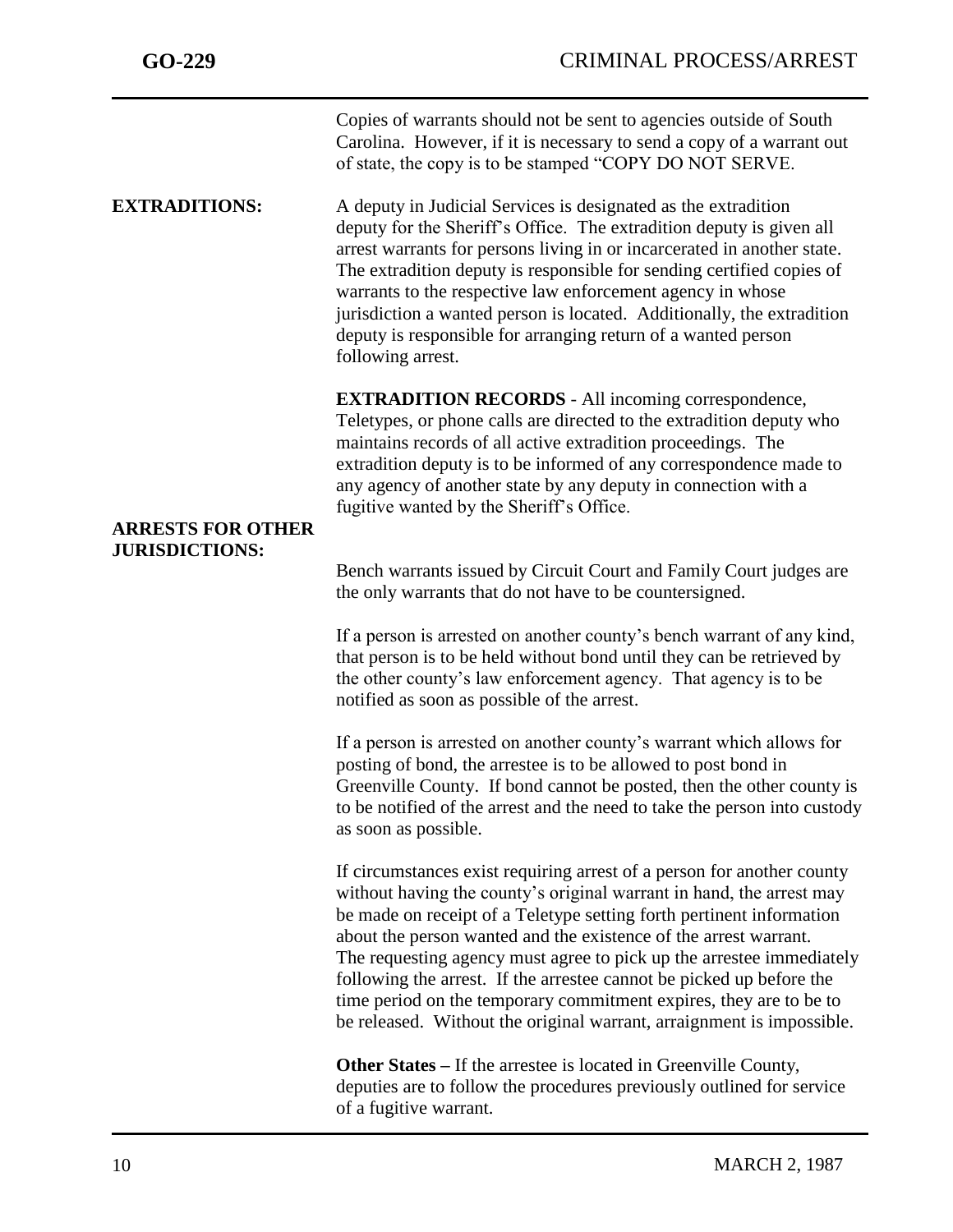Probable cause to arrest a fugitive can be based on an NCIC Teletype, supported by confirmation from the requesting state. The NCIC Teletype is sufficient for detaining the individual. However, hit confirmation from the agency that initiated the NCIC entry is to be obtained before formal arrest and incarceration.

With arrest of an out-of-state fugitive, the extradition deputy is to be notified. The extradition deputy coordinates fugitive extradition proceedings.

All waivers of extradition are presented and processed through a judicial proceeding by a magistrate. If the arrestee waives extradition through the judicial process, the original affidavit is to be placed in an envelope and left at Detention for the originating agency officers when they retrieve the fugitive. A copy of the waiver affidavit and a copy of the Fugitive from Justice Warrant, NCIC hit confirmation, Teletype and/or certified copy of the requesting state's warrant is to be left in the extradition supervisor's box in the Judicial Services office.

**NATIONALS:** The **United States Department of State** requires the assistance of state and local law enforcement in carrying out treaty obligations of the United States concerning the detention or arrest of foreign nationals in this country. These obligations are embodied in both bilateral agreements with specified countries and in the multilateral Vienna Convention on Consular Relations, to which the United States is a party. These treaty obligations are legally binding on the Sheriff's Office. Its cooperation is essential to ensure Americans arrested or detained abroad obtain the treatment to which they are entitled. The Department of State expects these requirements to be strictly adhered to in order to ensure the United States does not violate any of its obligations under these treaties.

> **Foreign National Arrests/Detentions** - Whenever a deputy arrests, imprisons or otherwise detains a foreign national, the deputy must promptly inform the detainee of their right to have their government informed of the event. If the detainee asks to exercise this right, the deputy is to immediately contact the appropriate foreign consulate or embassy and make a written record of the notification. The Extradition Deputy, in Judicial Services, maintains a telephone list for all foreign consulates and embassies.

## **Consular officers have the right to:**

- 1. Visit their nationals who are in prison, custody or detention.
- 2. Converse and correspond with nationals.
- 3. Arrange for their national's legal representation.

# **FOREIGN**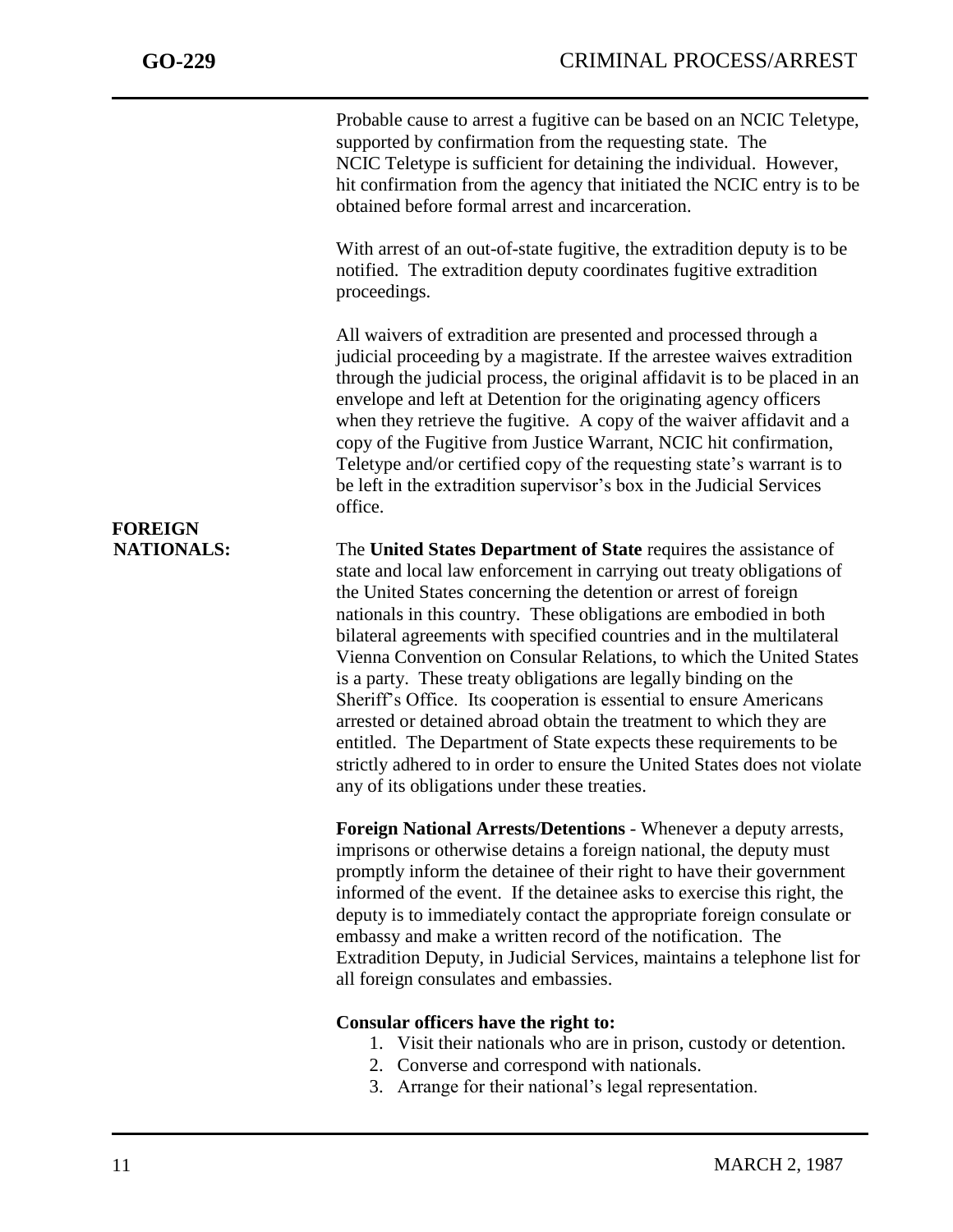A foreign consular officer is not to take action on behalf of a national, if the detainee verbally refuses the assistance.

**Mandatory Notification** - Certain countries require mandatory notification when their nationals are confined or detained. For these particular countries, the foreign national has no choice regarding notification and the arresting/detaining deputy is to notify the consulate or the embassy without delay. The foreign national is to be present when their consul is notified.

| Albania                  | Malta                        |
|--------------------------|------------------------------|
| Algeria                  | Mauritius                    |
| Antigua and Barbuda      | Moldova                      |
| Armenia                  | Mongolia                     |
| Azerbaijan               | Nigeria                      |
| <b>Bahamas</b>           | Philippines                  |
| <b>Barbados</b>          | Poland                       |
| <b>Belarus</b>           | Romania                      |
| <b>Belize</b>            | Russia                       |
| <b>Brunei</b>            | <b>St. Kitts and Nevis</b>   |
| Bulgaria                 | St. Lucia                    |
| China (including Macao & | St. Vincent & the Grenadines |
| Hong Kong)               |                              |
| Costa Rica               | Seychelles                   |
| Cyprus                   | Sierra Leone                 |
| Czech Republic           | Singapore                    |
| Dominica                 | Slovakia                     |
| Fiji                     | Tajikistan                   |
| Gambia                   | Tanzania                     |
| Georgia                  | Tonga                        |
| Ghana                    | Trinidad and Tobago          |
| Grenada                  | Tunisia                      |
| Guyana                   | Turkmenistan                 |
| Hungary                  | Tuvalu                       |
| Jamaica                  | Ukraine                      |
| Kazakhstan               | United Kingdom               |
| Kiribati                 | Uzbekistan                   |
| Kuwait                   | Zambia                       |
| Kyrgyzstan               | Zimbabwe                     |
| Malaysia                 |                              |

**COUNTRIES REQUIRING MANDATORY NOTIFICATION:**

Deputies are to telephone the U.S. Department of State concerning any questions arising in connection with foreign nationals at **(202) 647-4415** After Hours: **(202) 647-1512**, Office of State, Washington D.C. 20502.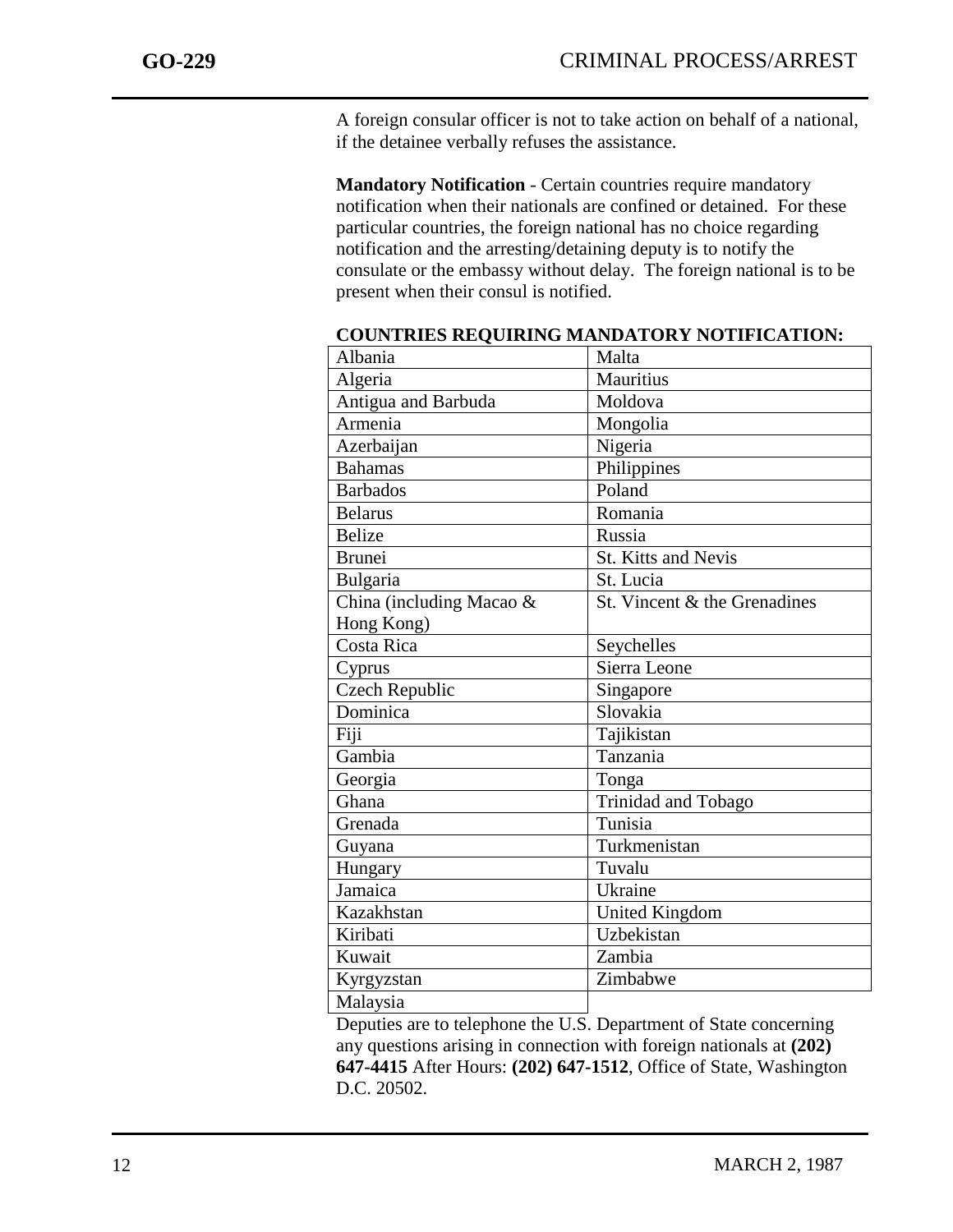The Extradition Deputy is generally responsible for contacting the appropriate foreign embassy. However, when he is not available, the arresting deputy is to perform this duty and inform the Extradition Deputy of actions taken. The Extradition Deputy coordinates all further proceedings with the foreign embassy.

## **OFFENSES INVOLVING FOREIGN DIPLOMATS AND CONSULAR**

**OFFICIALS:** Diplomatic and consular officials are to be afforded their respective privileges, rights and immunities as directed by international and federal law. These officials are to be treated with courtesy and respect befitting their distinguished positions. At the same time, it is their duty to respect local laws and regulations.

> **Diplomatic Immunity -** Defined as the freedom from local jurisdiction granted to accredited diplomatic officials, their families, and servants. Unless an arrest is for the commission of a grave crime, diplomatic officials are not to be arrested or detained. If family members of diplomatic officials, their servants, and employees of a diplomatic mission are not nationals of or permanently reside in the receiving state, they are entitled to the same immunities under current U.S. Law 22 U.S.C. 254. Immunity extends to the embassy and the private residence of a diplomatic agent, their property, papers, and correspondence.

**Diplomatic Agents -** Ambassadors and Ministers are the highestranking diplomatic representatives of a foreign government. Other diplomatic titles include: Minister Counselor, Counselor, First Secretary, Second Secretary, Third Secretary and Attaché. These officials are located primarily in Washington, D. C., but may travel throughout the United States.

Diplomatic agents, their families, official staff, and servants who are not nationals of or permanently reside in the receiving state, are protected by unlimited immunity from arrest, detention, or prosecution for any civil or criminal offenses. Additionally, certain officials serving as representatives to or employed by the United Nations also enjoy this degree of immunity.

Members of administrative and technical staff of diplomatic missions also enjoy the same degree of criminal immunity and personal inviolability, as do diplomatic agents.

**Consular Officials –** Titles include Consuls-General, Deputy Consuls-General, Consuls and Vice Counsels. They are also official representatives of their foreign governments. Consular officials are to be treated with respect and steps taken to prevent any attack on their person, freedom, or dignity.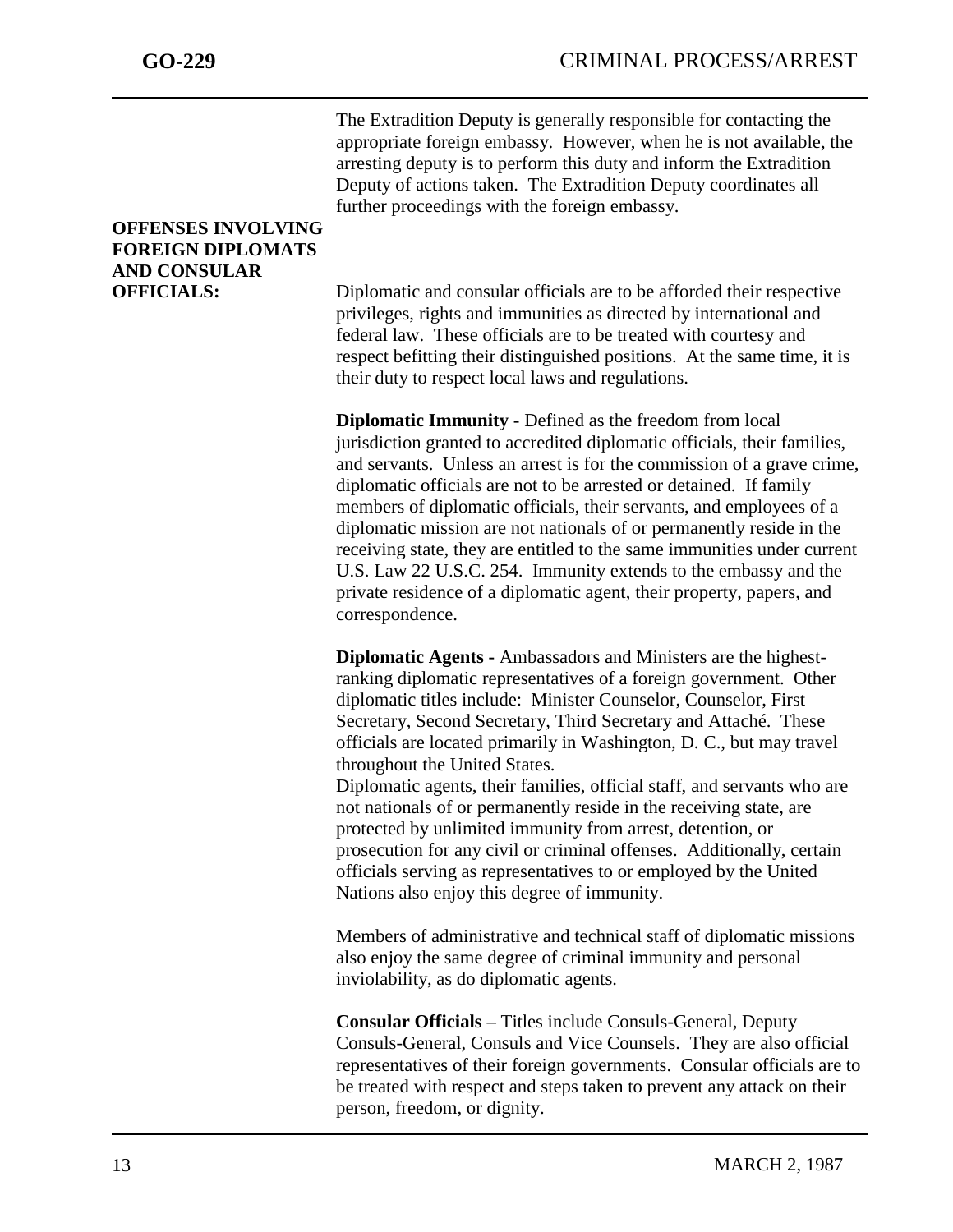The same is true for staff employees of Consulates. They are entitled to limited immunities as described in the following:

- 1. **Immunities.** Under prevailing international law and agreement, a foreign career Consular Official is not liable to arrest or detention pending trial. An exception to this immunity is in the case of a felony offense endangering public safety where pursuant to a decision by a competent judicial authority in the Federal court system is limited to acts performed in the exercise of consular functions and is subject to court determination. Consular personnel of some countries are by treaty entitled to a higher degree of immunity, e.g., Republics that were the former USSR, and the People's Republic of China.
- 2. **Identification.** Career Consular Officials can be identified with credentials issued by the State Department and with other locally issued official identification papers. State Department credentials bear its seal, the name of the official, their title, and the signature of State Department officials.
- 3. **Honorary Consuls.** These individuals are not immune from arrest or detention; they are not entitled immunity from civil and criminal jurisdiction of the receiving state, except as to official acts performed in the exercise of their consular functions. They are often nationals or permanent residents of the receiving state who are appointed and received as honorary consular officials to perform functions generally performed by career Consular Officials. Such officials do not receive identification cards from the State Department. They may exhibit reduced-size copies of a diplomatic note indicating recognition by the United States government. The consular archives and documents of a consular post headed by an honorary Consul are inviolable at all times and wherever they may be, provided they are kept separate from other papers and documents of a private or commercial nature concerning other activities of an honorary Consul and persons working with them.
- 4. **Families of Consular Officials.** Family members of Consular Officials do not enjoy the same privileges and immunities as do Consular Officials, however, they are to be treated with courtesy and respect.
- 5. **Consular Archives, Documents, Records and Correspondence.** Consular archives and documents are inviolable at all times and wherever they may be.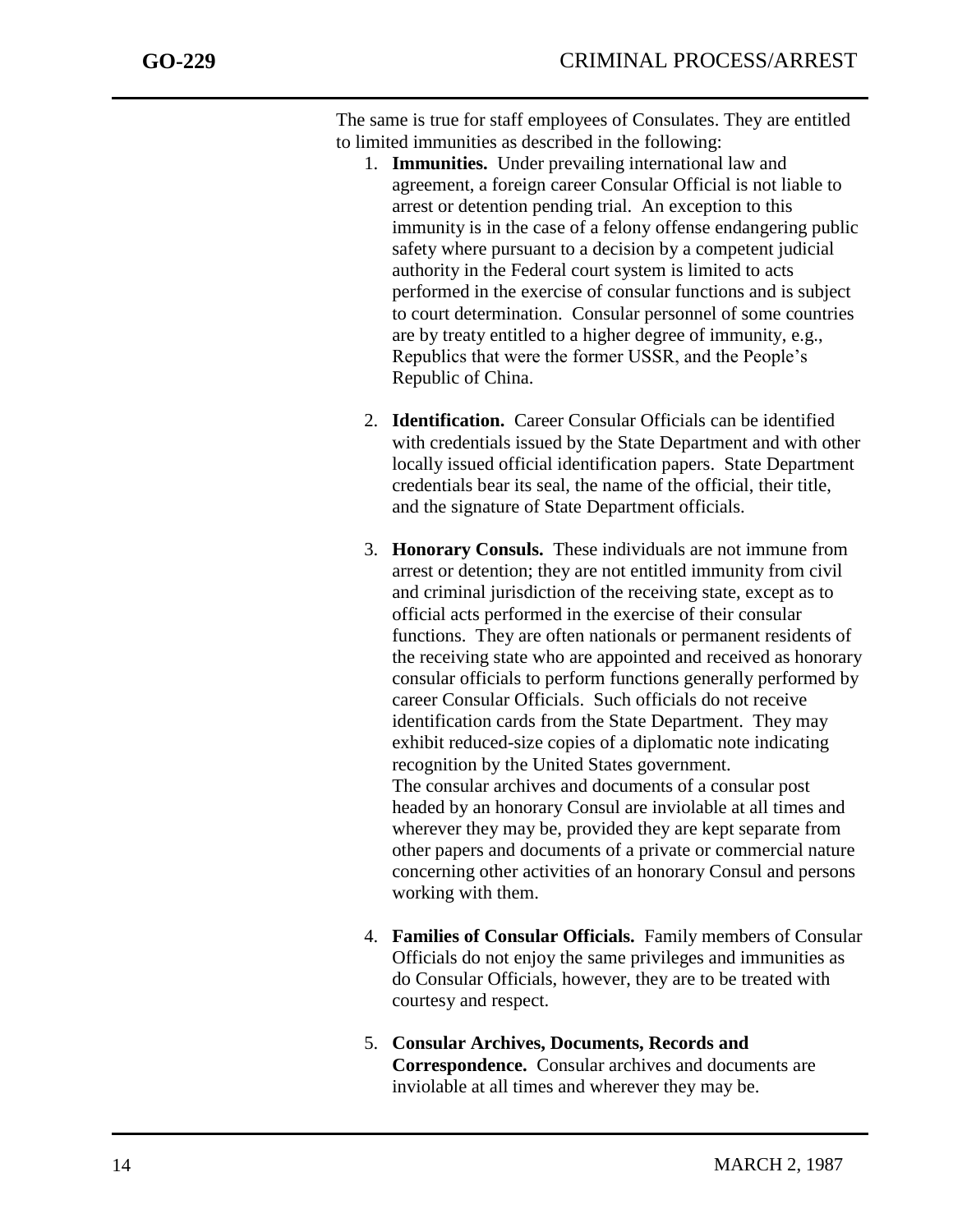Official correspondence of consular posts, meaning all correspondence relating to the consular post and its function, is likewise inviolable.

## **HANDLING INCIDENTS INVOLVING FOREIGN DIPLOMATS AND CONSULAR OFFICERS –** Ascertain that they

possess the proper credentials. The deputy is to exercise discretion, based on the nature of the violation, and either release the official with a warning of the danger of their actions or proceed with the issuance of a courtesy summons citation. A courtesy summons traffic citation does not constitute arrest or detention.

**Driving While Under the Influence.** The primary consideration is to ensure the official is not a danger to themselves or the public. Based on a determination of the circumstances, the following options may apply:

- 1. Take the official to their local destination and release their vehicle to a member of their family or an employee.
- 2. Take the official to a telephone so they can call a relative or friend to come for them.
- 3. Take other non-enforcement action to bring the situation to a safe conclusion.

*NOTE -* The official's vehicle cannot be impounded or searched. Do not administer a sobriety test of any kind.

**Other Situations.** Supervisors are to contact the Criminal Investigations Division for assistance in any situation involving an official, including situations where the official is a victim of a crime.

**Special Instructions.** Except when necessary for deputy or public safety, an official is not to be handcuffed or otherwise restrained. Any incident involving an official is a sensitive situation. The primary consideration is caring for the safety of the deputy, the official and the public.

**TO ARREST:** Under limited circumstances, deputies may provide transportation to individuals in lieu of arrest. For instance, a non-violent intoxicated person can be transported to their residence, thereby diverting the intoxicated individual from arrest, confinement, and trial in the criminal justice system.

## **DIVERSION:** Administered through the **Solicitor's Office**, Pre-Trial is a program within the justice system of diverting individuals from trial, confinement, or supervised probation.

## MARCH 2, 1987

**ALTERNATIVE** 

**PRE-TRIAL**